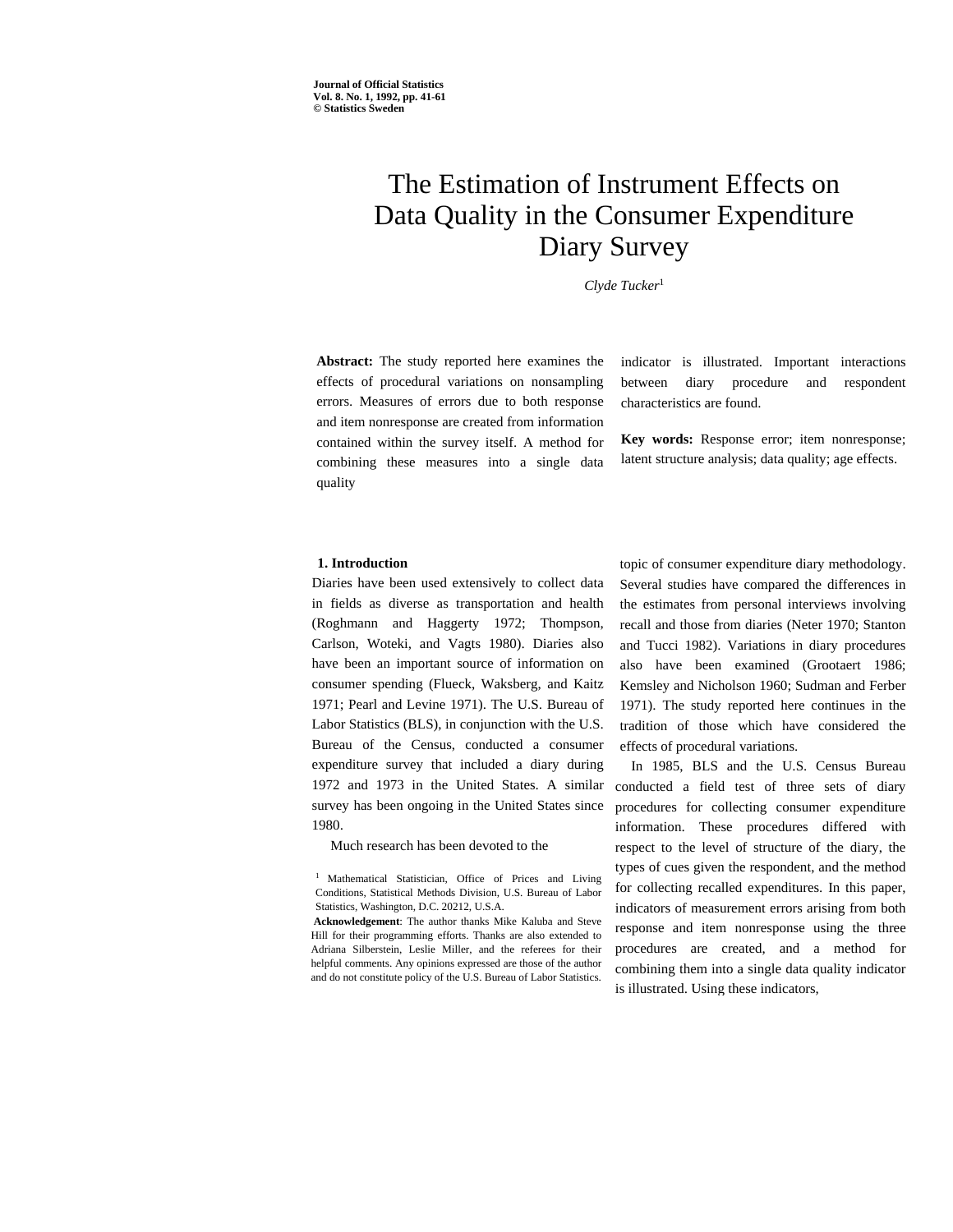the effects on nonsampling error of diary procedure, working in conjunction with other causal variables, are examined.

# **2. The Consumer Expenditure Diary Survey**

The Consumer Expenditure Diary Survey (CED) is conducted by the U.S. Bureau of the Census for BLS and provides, along with the Consumer Expenditure Quarterly Interview (CEQ), the information needed to construct the cost weights for the Consumer Price Index. The data also are used for economic analysis. Although the diary was designed to collect all daily expenditures over a two-week period, it is especially effective for gathering information about small, frequently purchased items which are normally difficult to recall over an extended period. These expenditures include grocery items, meals eaten out, household supplies and personal care products and services. In addition to the expenditures, data also are collected on the income, work experience, and demographic characteristics of household members:

The unit of analysis in the CED, and the level at which most data are collected, is the consumer unit (CU). A CU is defined as one of the following: (1) the collection of all members of a household who are related by blood, marriage, adoption or other legal arrangement; (2) a person living alone or sharing a household with others or living as a roomer in a private home or lodging house or in a permanent living quarters in a hotel or motel, but who is financially independent; or (3) two or more persons who live together and pool their incomes to make joint expenditure decisions. To be considered financially independent, at least two of the three major expense categories (housing, food, and other living expenses) have to be provided by the respondent. For

more information about the survey, see U.S. Department of Labor (1986).

#### **3. The Diary Operational Test**

Previous research on the CED has demonstrated that a number of factors influence the response (Tucker 1988). Respondent characteristics, in combination with environmental circumstances and the intervening survey procedures (including interviewer characteristics), affect both the respondent's attitudes toward the survey and his or her record-keeping behaviors. Attitudes are not directly responsible for the outcome of the survey process; the record-keeping behaviors are. Attitudes and record-keeping behaviors will coincide in many cases, but the research cited above has shown that this is not always true.

The analysis of this process until recently focused on the contributions of respondent and environmental characteristics to the shaping of the response. The role of survey procedures was ignored because they were assumed to be constant across all respondents. Or, in any case, what differences there might have been went unmeasured. The purpose of the 1985 Diary Operational Test was to evaluate the effects of procedural changes in the form of new diary formats and recall method. Each of these changes, outlined in Table 1, is not studied individually but, instead, is viewed as part of a total package of procedures.

A diary's format can either hinder or facilitate the reporting of expenditures. Research on item reporting rates from both the 1972/73 and 1980/81 CED indicated that explicit references to particular products in the diary increase the likelihood that these items will be reported, especially if the reporting rates are low to begin with (Jacobs 1983; Tucker 1984). In order to evaluate diary formats which provide more explicit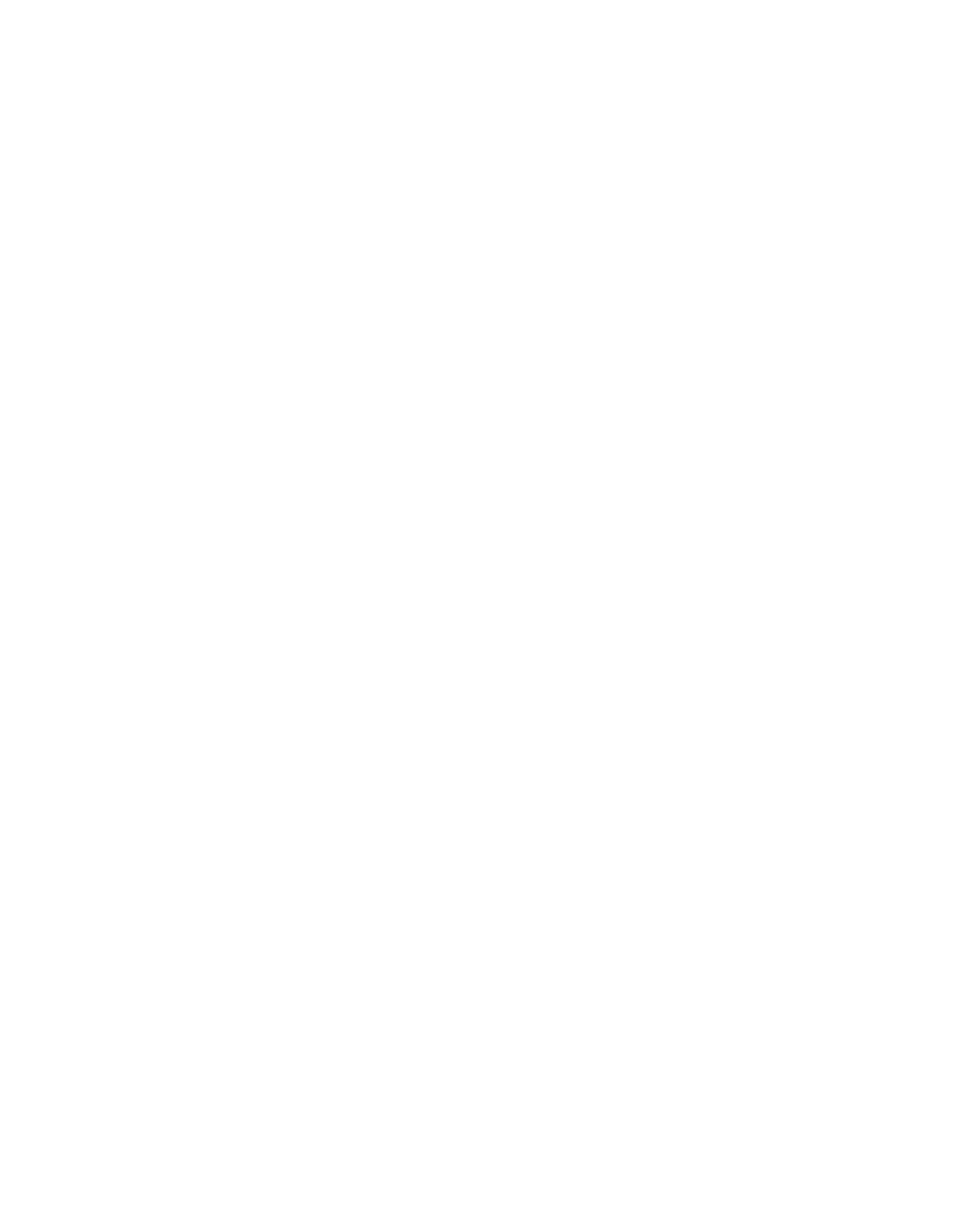instructions as to the commodities to be reported, two new, experimental diaries were developed and compared to the current diary in a field test.

Respondent burden also was reduced to further enhance reporting. The experimental diaries cover fewer expenditure categories than the current diary. In particular, the clothing, shoes and jewelry section has been eliminated. These new diaries also are smaller and have more attractive covers. Respondents are not required to specify the quantity and weight of the items when completing the two experimental diaries, as they are in the current diary. What distinguishes the experimental diaries from one another is the specificity of the item descriptions within each section. Experimental diary A, the nonspecific diary, only has blank lines for recording purchases under each of the section headings, just like the current diary; but, in contrast to the latter, the section headings contain more complete, but still fairly general, descriptions of the items to be reported. Experimental diary B, the specific diary, has only category titles; however, the lines beneath each heading have specific items printed on them. Respondents need only check if an item was purchased and record the price.

These two formats were chosen as the most promising alternatives for improving data quality. Yet, they have their own shortcomings. The nonspecific diary still gives the respondent the freedom to describe purchases; but, like the current diary, this means a significant amount of writing. Much less writing is necessary in the specific diary, but the respondent must make classification choices which will take more thought and which are prone to errors (Tucker, Vitrano, Miller, and Doddy 1989). Respondents also must add expenditures for all items appearing on the same line.

Another feature of this experiment was a

new method for collecting recalled expenditures. Currently, the interviewer records these expenditures directly into the diary using unscripted procedures and also asks a series of followup questions called diary check items about specific commodities which the respondent may have forgotten to report. The new procedures, used with the experimental diaries, involve a scripted recall section contained in the household characteristics questionnaire.

Finally, a diary assessment section was included in the test. This section contains questions which measure the respondent's attitudes and diary-keeping behavior. There are questions for both the respondent and interviewer to answer.

The research sample used in the test was a retired Current Population Survey (CPS) sample from 1979. Households in this sample had not been in the CPS since January or February of 1979. Twenty-two large cities or primary sampling units (PSUs) were surveyed. The sample was clustered, and the two experimental diaries and a control (the current diary and recall method) were interpenetrated within the clusters. Each of the three diaries was randomly assigned to a third of the sample units in each city.

In addition to the design information, Table 1 gives the results of attempts to place two diaries with the units in each of the three subsamples. Excluding those units which were out-of-scope both weeks (vacant dwellings, etc.), there were 3,345 consumer units which could have completed at least one diary. Of these, 2,473 CUs (about 74%) completed both diaries, and another 253 (almost 8%) completed one of the diaries. CUs which were temporarily absent, or out-of-town, both weeks were considered to have no expenditures while in the PSU, the only expenditures meant to be measured by the diary. Excluding these cases, the unit nonresponse (eligible CUs completing no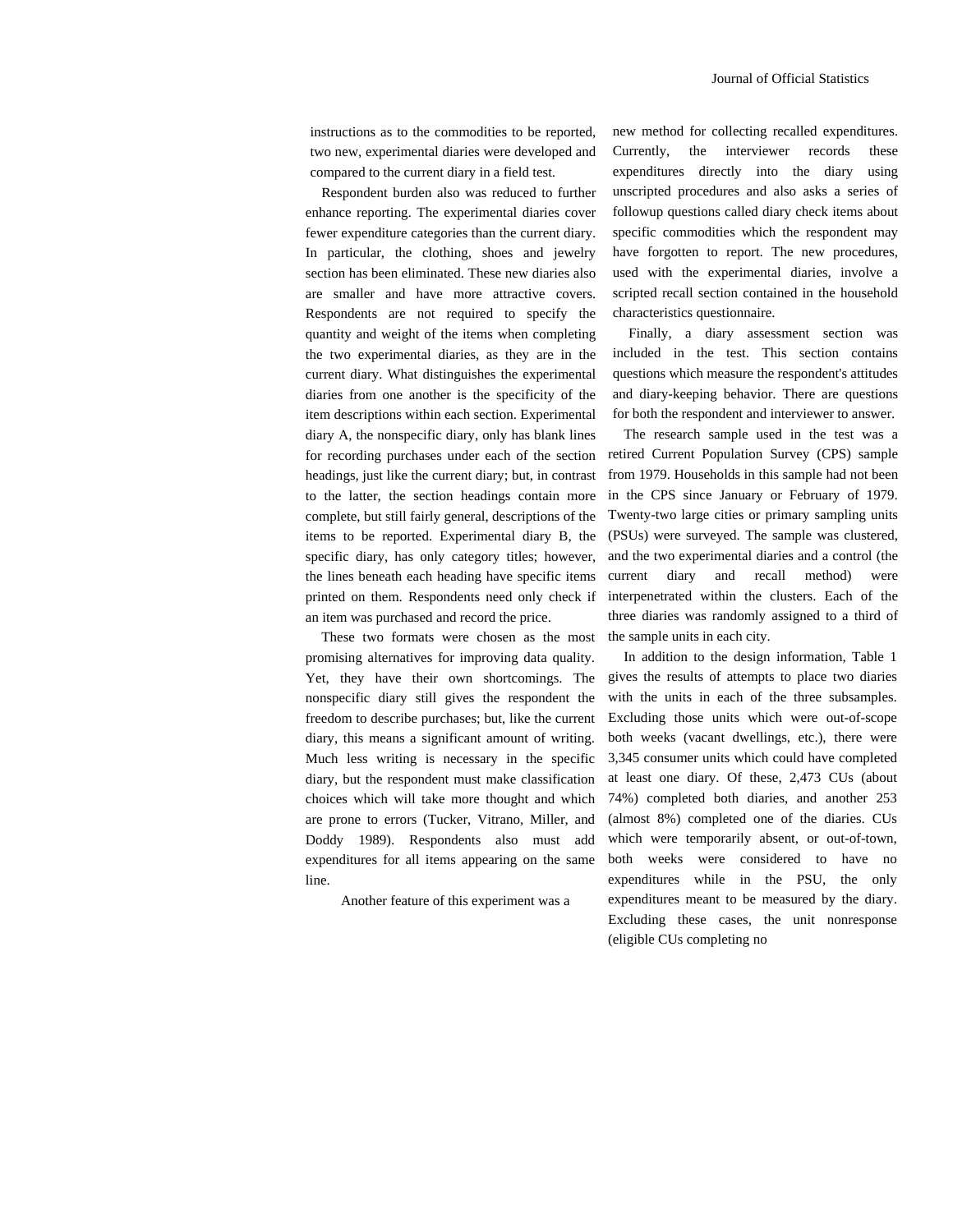diaries) was 16% in both the control and nonspecific treatment groups and 18% in the specific group. The higher nonresponse rate in the specific subsample is due to the greater number of CUs refusing to keep either diary. About 73% of the eligible units in the control and specific groups completed both diaries while 76% of those in the nonspecific did.

## **4. The Analytical Design**

## *4.1. Overview*

An extensive analysis of aggregate performance measures for each procedure already has been conducted (Tucker and Bennett 1988). This analysis indicated that respondents to the specific diary performed better than those using the other two, but a microlevel examination of measurement errors has not been undertaken. Using measures of micro-level data quality developed in previous studies of the current diary (Tucker 1988), a more complete investigation of the survey process is carried out. This analysis is limited to the 2,473 CUs completing both weeks of the diary to ensure data comparability.

#### *4.2. Independent variables*

The procedural condition variable (defined by the three pairings of format with recall method) is the focus of the study, but its effect must be evaluated in conjunction with other independent variables. In this case, these variables are limited to those found to be related to data quality in previous analyses of the CED (Tucker 1988). Their distributions within each treatment cell are given in Table 2.

Although the three diaries were assigned randomly within the clusters, there are some significant differences between the demographic distributions across the three conditions. The respondents in the control con

dition are somewhat younger and better educated than those keeping the specific diary. On the other hand, the specific and control conditions have more single adult respondents in their samples than does the nonspecific. The nonspecific sample also has more respondents living in central cities. These demographic differences could be the result of the differential nonresponse already discussed and will be considered later in the context of the findings.

The statistically significant differences between treatments noted in the previous paragraph are small in absolute terms, and there is some question as to how meaningful they really are. The CPS design is complex; but, because the CPS clusters were interpenetrated with the three treatments, the design effect is usually less than 1.0 (where the variation generated from the complex design is compared to simple random sampling or SRS variation) when procedural condition is an independent variable. In fact, it can be as little as .2 for variables which are highly clustered, such as, region, degree of urbanization, and ethnicity. On the other hand, when procedural condition is not being considered, so that the analysis cuts across the interpenetration, the design effect is almost always larger than one. The half-sample replicate method in CPLX was used to carry out these analyses (Fay 1983).

## *4.3. Dependent variables*

#### 4.3.1. Response error

One dependent variable measures the response error in expenditure reports. This measure is based upon the following assumptions:

- 1. There are patterns in the information given by respondents which are related to the level of response error.
- 2. Various indicators of these response patterns can be developed.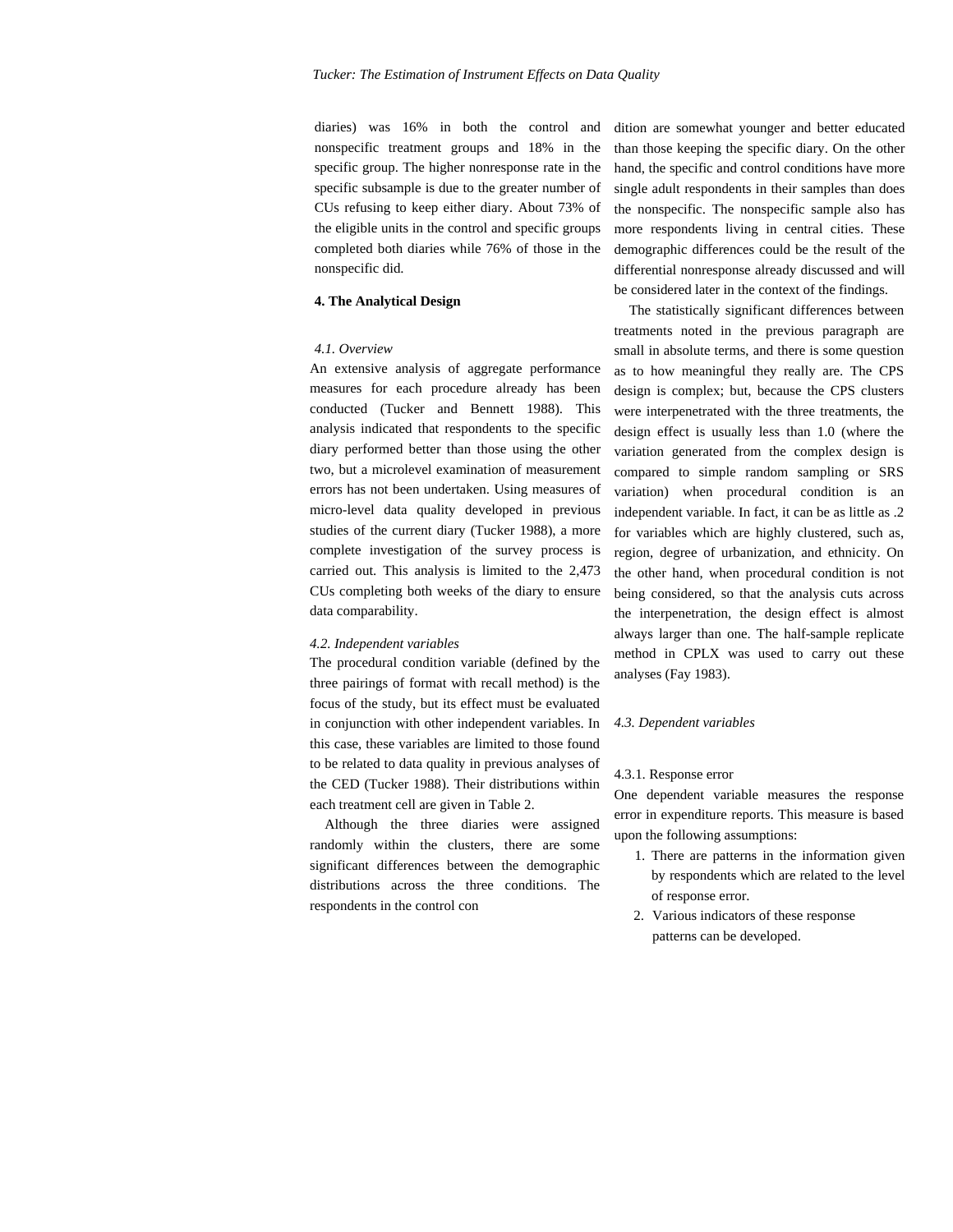- *3.* Reasonable judgments can be made The central assumption here is that the
- 

about the substance of the relation- level of response error can be determined ships between the indicators and from the manner in which the respondent response errors. Traditionally, reinter-4. The associations among these pattern views or independent sources have been indicators can be used to model an used to identify response error (Corby and ordinal "latent" response error vari- Miskura *1985;* Groves and Magilavy *1984;* able. Madow *1973;* Sudman and Bradburn *1974),*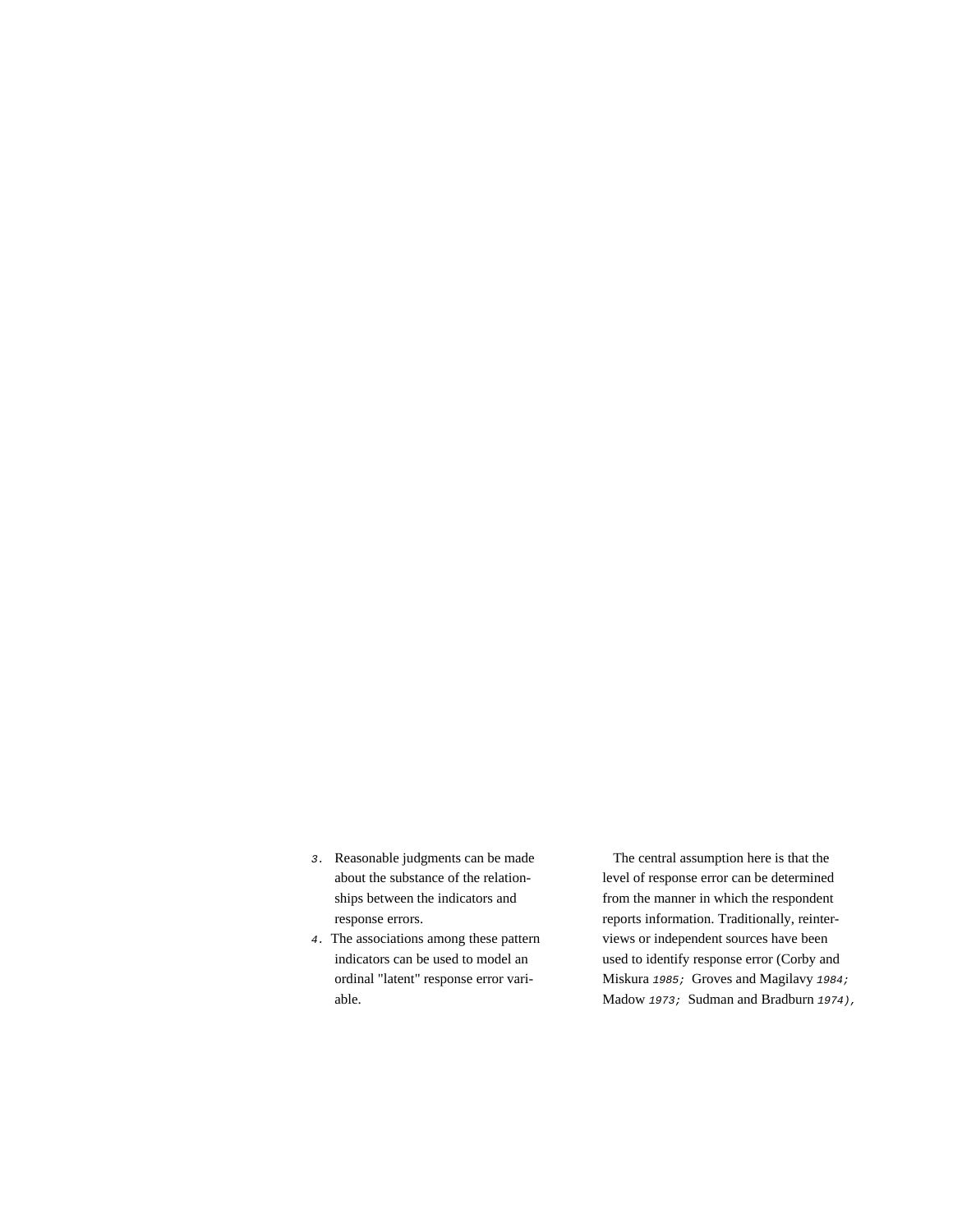but these methods have serious shortcomings. Reinterviews can be quite expensive and produce the same or different errors. Since reinterviewing is seldom done on the entire sample, inferences about those not reinterviewed must be based on what is often a self-selected sample. Furthermore, when the phenomena are transient, reinterviews may not be appropriate. Independent sources, on the other hand, may not be available or may be limited to an unrepresentative subset. Available sources may not be accurate or even truly comparable.

An alternative to these methods is the use of information from the survey itself. Patterns in an individual's responses can indicate the extent of response error for variables of interest. Little cost is incurred, and no new interviewing procedures need be developed nor independent sources found. Perhaps of greatest importance, generalizations from a subset are avoided and the problem of self-selection is eliminated.

Whether or not useful patterns can be identified depends on the particular survey. The search for response pattern indicators in the CED (and the Diary Operational Test, in particular) is made easier by the fact that a large body of information on consumer unit characteristics, expenditures, attitudes and behavior was collected. Furthermore, the expenditure information covers a period of time (two weeks) long enough to ascertain patterns in the reporting. Identifying the indicators, however, requires an understanding of both the psycho-social dynamics of the survey situation and the substantive nature of the response.

## 4.3.2. Item nonresponse

The following steps are carried out to construct a micro-level measure of item nonresponse:

1. Nonresponse is measured at the item

level where a valid response either is present or is not.

- 2. Indicators of the amount of item nonresponse in each section of the CED are constructed using these indicator variables.
- 3. The various sections are weighted according to their assumed effects on substantive results.
- 4. An additive measure of the products of the item nonresponse indicators and weights is created.
- 5. Based on an inspection of its distribution, this summary measure is divided into categories representing meaningful distinctions in the level of item nonresponse.

Items are measured as present or absent, and respondents are differentiated according to the proportion of information provided (Thran, Marder, and Willke 1986; Tucker 1988). The more complex the survey, and the CED is complex, the more these proportions will vary. The weights for items or sections may or may not depart from unity, depending on the researcher's judgment. The measure described in step 5 is an ordinal one, like response error.

## 4.3.3. Data quality

The measures of response error in the expenditure report and item nonresponse are, themselves, quality measures. As such, they are analyzed as separate outcomes of the survey process, but a method for combining these measures also is investigated. This endeavor is a first step towards developing a measure of overall data quality. In combining a measure of response error and one of item nonresponse into a single indicator of data quality it is important to understand that response error and nonresponse both have a detrimental effect on quality, in that they both contribute to measurement error. The measurement error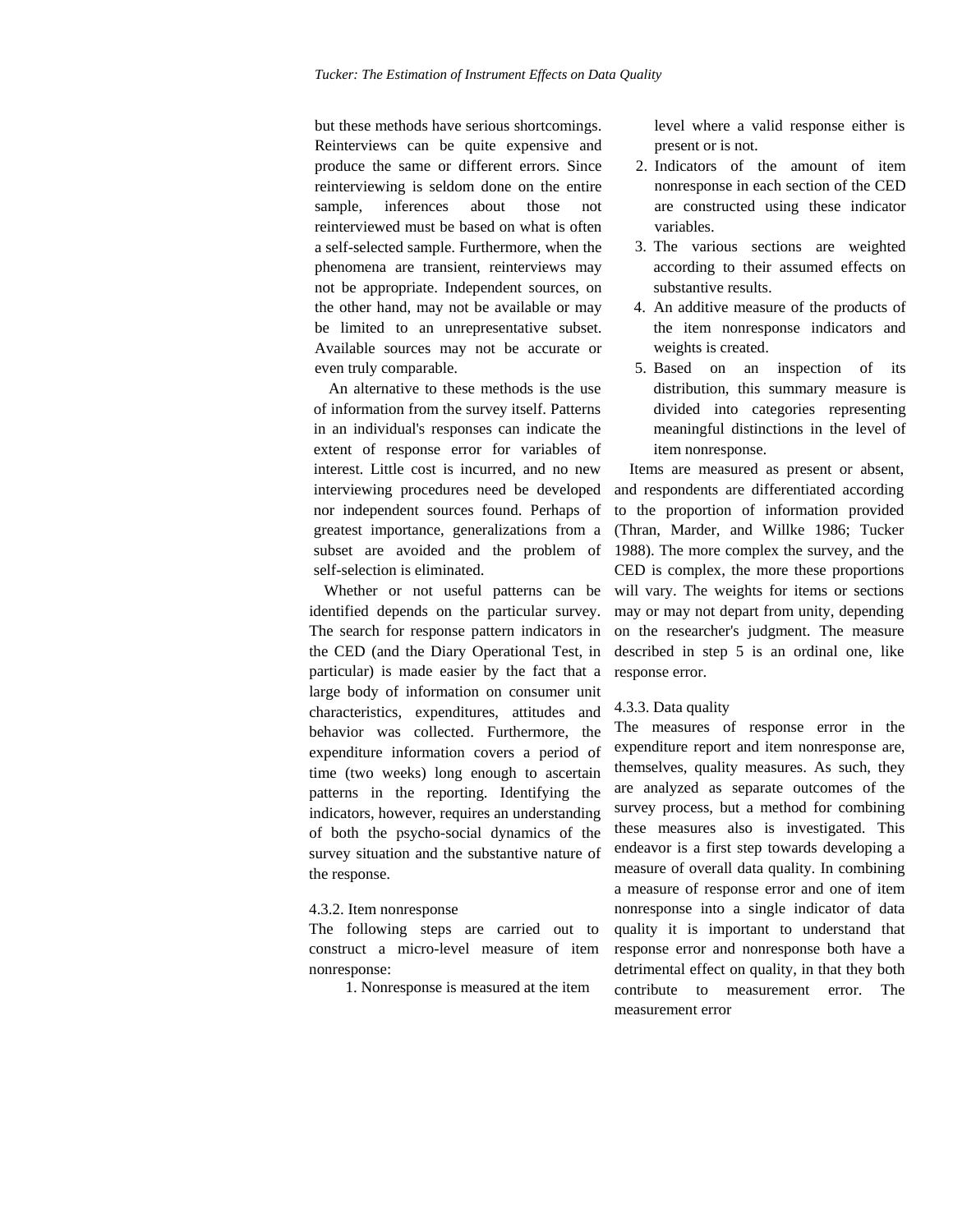usually should be greater for an adjusted nonresponse than for a response. This measurement error is related to the range of possible values and the frequency of their occurrence.

## **5. The Response Error Measure**

#### *5.1. Response pattern indicators*

In developing response pattern indicators the assumption is made that most response errors in the diaries occur in the form of underreports. It is difficult to imagine an individual recording more items than were purchased or even consistently overreporting the price of items. On the other hand, the failure to report all items is quite likely given the time and effort required to keep the diary. Substantial information exists to support this assertion (Pearl 1979; Sudman and Ferber 1971).

Four response pattern indicators are formed from information contained in the survey. They are used to measure the error in what might be termed "typical" grocery expenditures and meals away from home. These expenditure items (shown in Table 3) are most of the ones which were collected on all three diaries. Grocery items include food and other purchases (e.g., personal care products, household supplies and nonprescription drugs) usually made at a grocery store. The items chosen are ones which most consumer units purchase frequently and are also those for which the diary was designed to collect information.

The first response pattern indicator compares the expenditures for the items in Table 3 which the respondent reported in the first week to those reported during the second week. Other consumer diary research (Pearl 1979; Silberstein and Scott 1991; Sudman and Ferber 1971; Turner 1961) has shown that first-week expenditure estimates tend to be higher than those in the second week, perhaps indicating underreporting, at least in

the second week. The particular measure used here was computed by taking the difference between the expenditures for the two weeks (first week minus second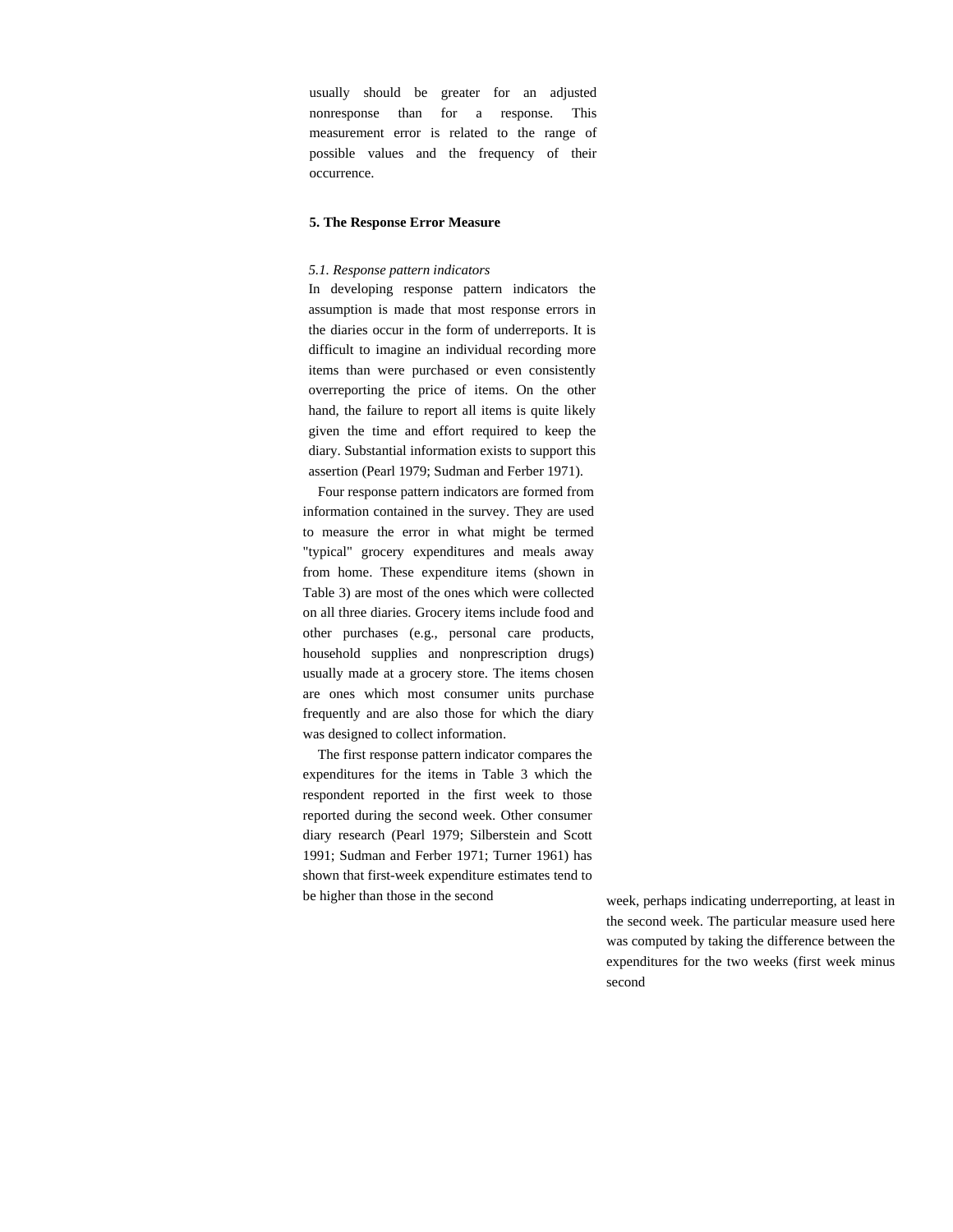week) and dividing by the sum of the two. This continuous variable was recoded into three discrete categories, with the middle or "relatively equal" category containing a zero difference. The 25th and 75th percentiles were chosen as the dividing lines for the bottom and top categories not only to allow for a reasonable amount of deviation from equality in the middle category but also to indicate large differences between classes of respondents.

The second response pattern indicator measures the difference between the respondent's average weekly expenditure for grocery items as reported in the diary and a prior estimate of "usual" weekly expenditure given by the respondent at the beginning of the two-week diary period. Grocery items are those listed in Table 3, excluding the "Food Away From Home" categories. If the reported value is much lower than the usual expenditure, underreporting is likely. The difference between the reported expenditure and the expected or usual expenditure (reported minus expected) was divided by their sum. This variable was recorded in the same way as the weekly variation measure, and a difference of zero was again contained in the middle, "relatively equal" category. This choice allows the respondent expenditure.

A third indicator is a measure of respondent style developed from the respondent's and interviewer's answers to the questions in the diary assessment section. The answers to these questions were recoded to reflect their presumed positive or negative relationships to accurate expenditure reporting. Rather than weighting the questions differently, each answer was assigned a value approximating the strength of its effect on diary keeping. Additive scales of both diary-keeping behavior and attitude toward the diary then were created using different respondent

and interviewer questions in each. These scales were simplified by collapsing each into a dichotomy. With respect to accurate reporting, the categories of the attitude measure were labeled "favorable" and "unfavorable," and those of the behavior variable "desirable" and "undesirable."

At this point, the dichotomies were crosstabulated, and a respondent style typology was developed. Those in the first category appear to be "model" respondents and are labeled the "accommodators." They had both positive attitudes and behavior and should have the least underreporting. Respondents in the next category, the "complainers," expressed dislike for the diary, but they kept it well anyway. Respondents in the third category are the "misleaders," having given a somewhat misleading picture of themselves. They reported positive attitudes, but their behavior was otherwise. Because behavior is more directly related to diary keeping than attitudes, misleaders should have greater underreporting than complainers. In the final category are those assumed to have the greatest amount of underreporting, the "resisters," who exhibited both unfavorable attitudes and undesirable behavior.

considerable error in estimating the usual measures to what extent the expenditure The final response pattern indicator information was collected by way of a recall interview. The greater the extent of recall, the larger the underreporting problem that is expected. Interviewers were asked to indicate whether a particular week's expenditures were all recorded by the respondent, were partially obtained from recall, or were all obtained from recall. Based on this information, the classes of the response pattern variable were created.

> If both diaries were completed by the respondent or no recall information was available on either diary, the amount of recall was considered to be "very small." A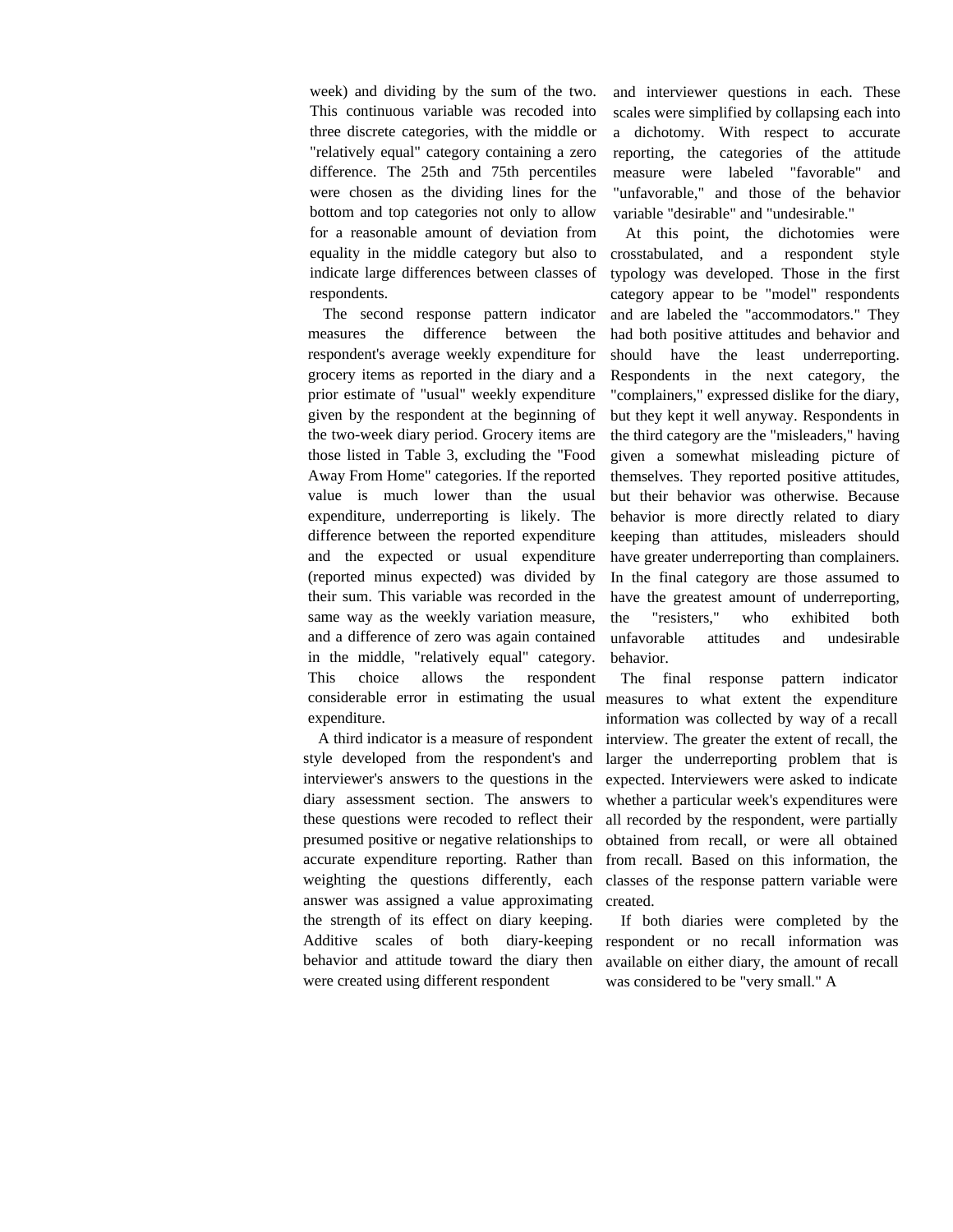"moderately small" amount of recall was assumed to be present for those with one diary completed by the respondent and the other diary completed partially by recall. When both diaries were partially completed by recall or one was completed by the respondent and the other was completed totally from recall, the amount of recall was coded as "moderately large." The amount of recalled information was considered to be "very large" if one diary was completed totally from recall and the other was completed either totally or partially from recall.

## *5.2. Creation of the latent variable*

In order to combine the information from the four response pattern indicators to form a measure of response error, latent structure analysis, a technique for qualitative data which is similar to factor analysis, was used (Lazarsfeld and Henry 1968). A latent variable that is not observed directly is derived from manifest (observed) qualitative variables. This latent variable is taken to explain the relationships between the manifest variables. There can be any number of manifest variables and also more than one latent variable, just as factor analysis often produces more than one factor.

where *t* indexes the classes of X,  $\pi_{ii}^{ABX}$  is the probability of being in cell ijt of the unobserved *ABX* table,  $\pi_t^X$  is the probability that an individual is in one of the mutually exclusive and exhaustive classes of X,  $\pi_{ii}^{AX}$ and  $\pi_n^{BX}$  are the conditional probabilities that an individual is in a particular class of  $A$  and  $B$ , respectively, given that a person is in a certain class of  $X$ . Equation (2) indicates that, within a class of  $X$ ,  $A$  and  $B$  are independent.

Goodman (1974) describes the procedure to be followed for identifying the classes of the latent variable. Clogg (1977) has developed a computer program (MLLSA) which uses Goodman's procedure to identify the latent structure model among a set of manifest variables. After the model has been defined, it is used to generate expected frequencies in the cells of the manifest table. Given these frequencies and the originally observed ones, a chi-square test is performed to determine the fit of the model. Other diagnostic statistics also are provided.

In this case, the response pattern indicators served as the manifest variables. Several latent structure models were examined before the one with three classes was selected as providing the best, most interpretable fit. Various starting points for estimating the parameters were used in the algorithm to ensure that the global solution had been reached. Table 4 indicates that, prior to the creation of the latent variable, there was a highly significant relationship between the four indicators. Afterwards, the relationship is still significant, but much less so. The chi-square value drops by 1,600 with the loss of only 20 degrees of freedom. Furthermore, the other measures of fit, lambda and the percent of cases correctly classified, indicate a good model. In this model, an individual case is assigned to a latent class based on the modal probability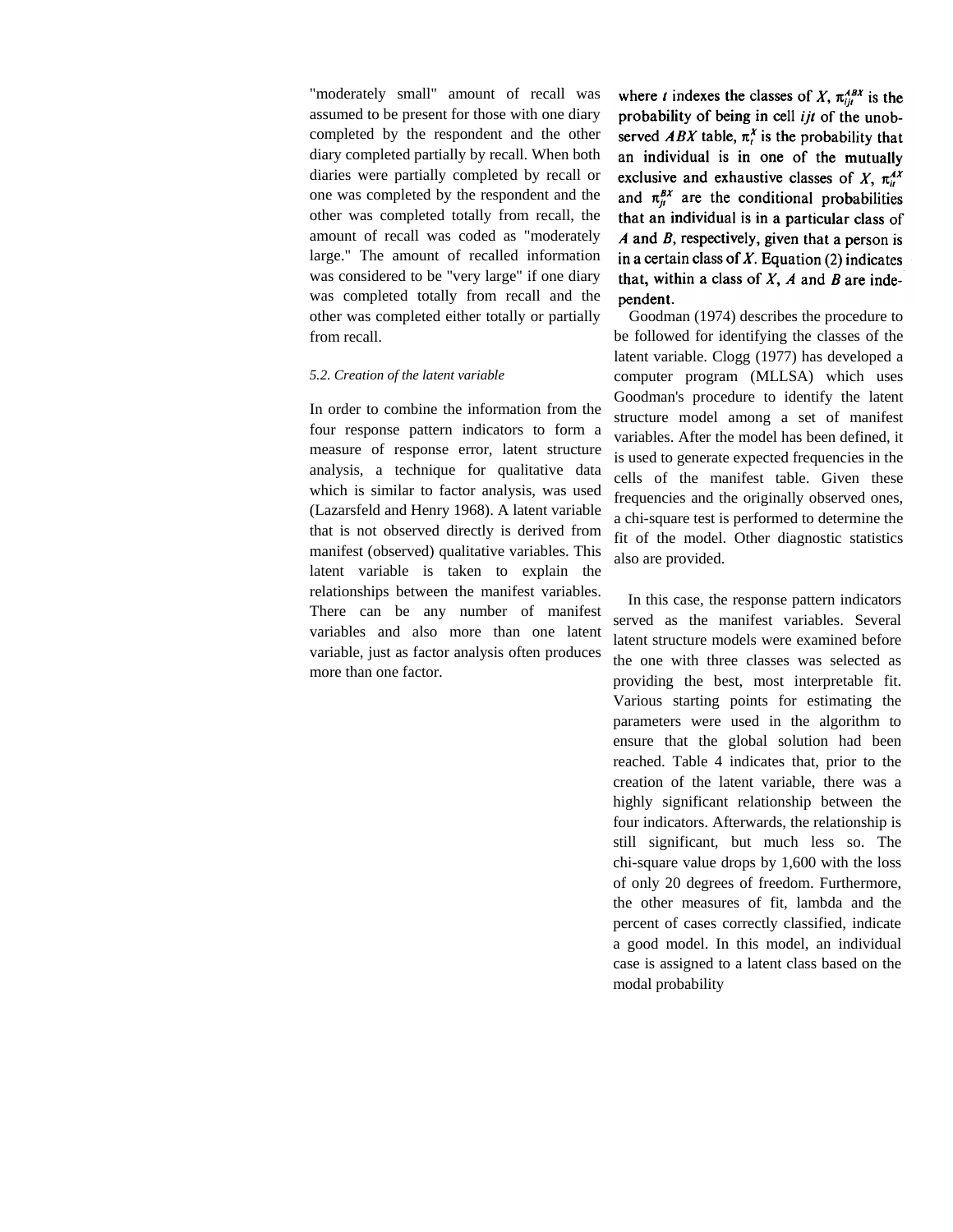associated with its cell in the manifest table. That is, respondents are placed in the latent class in which they are most likely to be, given their location in the original table. Based upon an examination of the pattern of cell allocation to the different latent classes, the three classes were given labels of "low," "moderate" and "high" response error.

Table 5 shows how the manifest indicators are related to the latent variable. These relationships are quite striking. As might be expected, response error increases with the increase in the extent of recall. Given that both the accommodators and complainers have desirable behavior, it is not surprising that they dominate the lowerror class. The misleaders and resisters, on the other hand, have larger levels of error, and the majority of resisters are in the highest error class. Most respondents reporting about the same or more expenditures compared to what they usually spend are in the low error class while fewer than half of the ones reporting much less are found in this class. The relationship between the weekly variation measure and the latent variable is particularly interesting and matches previous findings (Tucker 1988). One might

have expected that respondents with higher expenditure reports during the second week would be the best ones. In fact, respondents reporting about the same amounts both weeks are the best; the other two groups look very similar with respect to the latent variable.

To corroborate the labeling of the classes of the latent variable, several analyses were done. Table 6 shows that the weekly expenditures for respondents in the three classes are in the expected direction. There may be some concern that the latent variable only succeeds in differentiating between CUs of different size and income. Results of analyses within income and CU size classes indicate that this is not the case. Within some income and CU size classes all three latent class means are significantly different and in the expected direction, and in all cases the mean for the low-error class is significantly larger than the high-error class mean (based on simple random sampling). Income and CU size explain 27% of the variance in mean weekly expenditure, but the latent variable contributes another 4-5%. This is over two-thirds of what the latent variable explains by itself, so much of its explanatory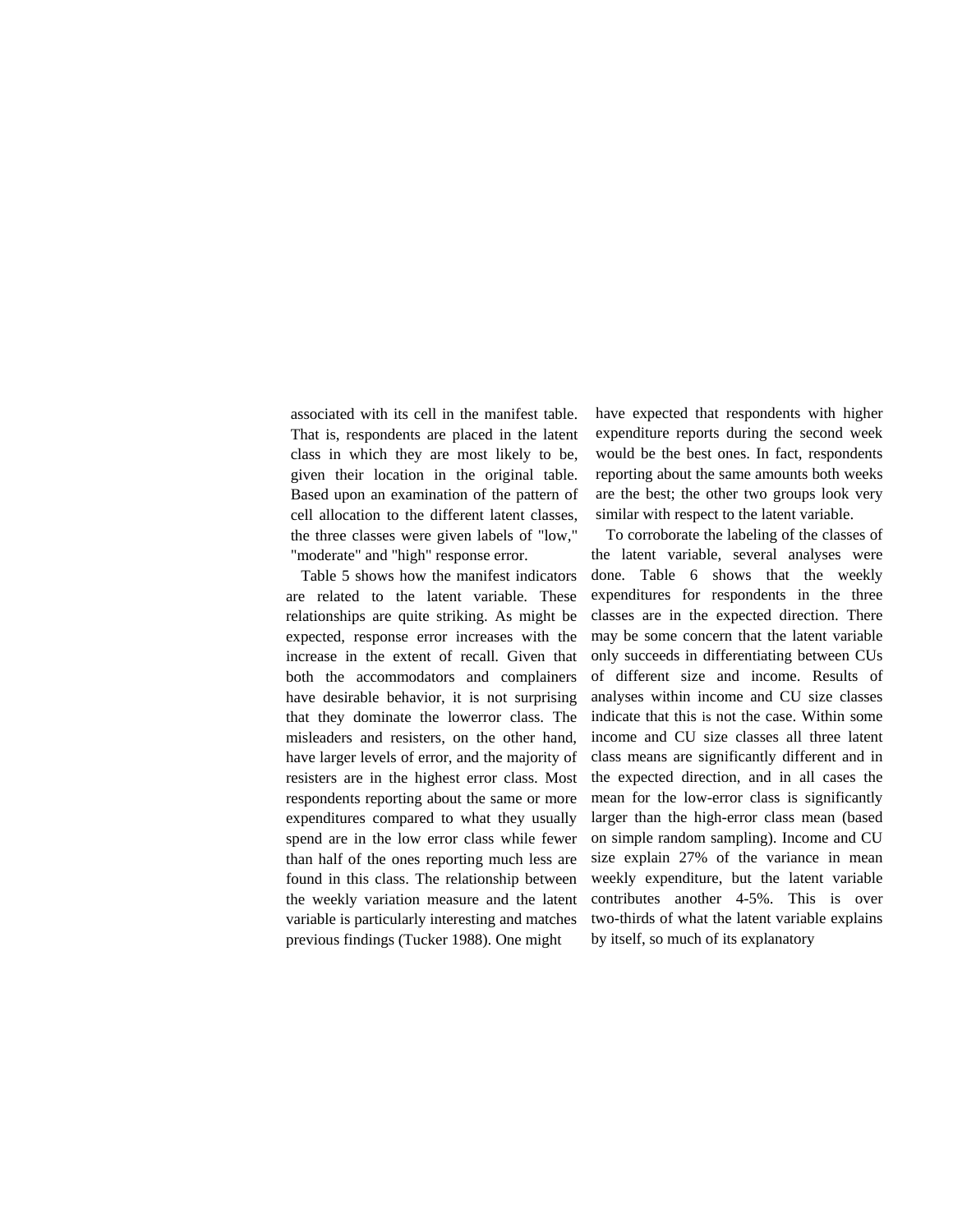| Latent response<br>error    | Extent of recall             |                    |                    |                       |                       | Respondent style typology     |               |                     |  |
|-----------------------------|------------------------------|--------------------|--------------------|-----------------------|-----------------------|-------------------------------|---------------|---------------------|--|
|                             | <b>Very</b><br>small<br>%    | Mod.<br>small<br>% | Mod.<br>large<br>% | Very<br>large<br>℅    | Acc.<br>$\frac{0}{0}$ | Com.<br>%                     | Mis.<br>℅     | Res.<br>%           |  |
| Low error<br>Moderate error | 89<br>3                      | 74<br>12           | 47<br>17           |                       | 99                    | 96                            | 45            | $\bf{0}$            |  |
| High error                  | 8                            | 14                 | 36                 | 44<br>55              | 0                     | 0<br>4                        | 15<br>40      | 45<br>55            |  |
| $\boldsymbol{N}$            | 1,763                        | 134                | 242                | 334                   | 1,269                 | 380                           | 344           | 480                 |  |
| Latent response<br>error    | Expected vs. reported expen. |                    |                    |                       |                       | Week-to-week expen. variation |               |                     |  |
|                             | Reported<br>high<br>%        |                    | Rel.<br>equal<br>℅ | Expected<br>high<br>% | Week 2<br>high<br>%   | %                             | Rel.<br>equal | Week 1<br>high<br>% |  |
| Low error<br>Moderate error | 85<br>10                     |                    | 81<br>9            | 44<br>15              | 68                    |                               | 78<br>22.     | 63<br>0             |  |
| High error                  | 5                            |                    | 10                 | 41                    | 31                    |                               | $\Omega$      | 37                  |  |
| N                           | 595                          |                    | 1,188              | 690                   | 611                   |                               | 1,210         | 652                 |  |

Table 5. Relationships between the latent response error measure and the manifest pattern *indicators* (*percent*)

power is unrelated to income and CU size.

tion of respondents in the two highest error classes is reduced by about 10% with the specific diary. Nasholm, Lindstrom, and Lindkvist (1989) concluded that an increase in expenditure reporting of just 5% was enough to recommend the use of preprinted category headings in the 1985 Swedish Family Expenditure Survey. It is instructive at this point to note that the expenditure means for the specific, nonspecific, and control diaries are, respectively, \$87.10, \$81.13, and \$79.49. The mean for the specific is significantly larger than the other two.

While not presented here, the relationships between the response error measure and the demographic characteristics are stronger than that between response error and procedural condition. The youngest and the least educated respondents perform relatively poorly. Blacks and Hispanics do not perform as well as those from other ethnic backgrounds. Respondents living in

## 5.3. Causal analysis

Table 7 displays the relationship between procedural condition and the response error variable. The respondents to the specific diary are somewhat more likely to fall in the low-error category, but a slightly larger proportion are also in the high-error class as compared to respondents in the control condition. These results are not impressive except in the sense that the propor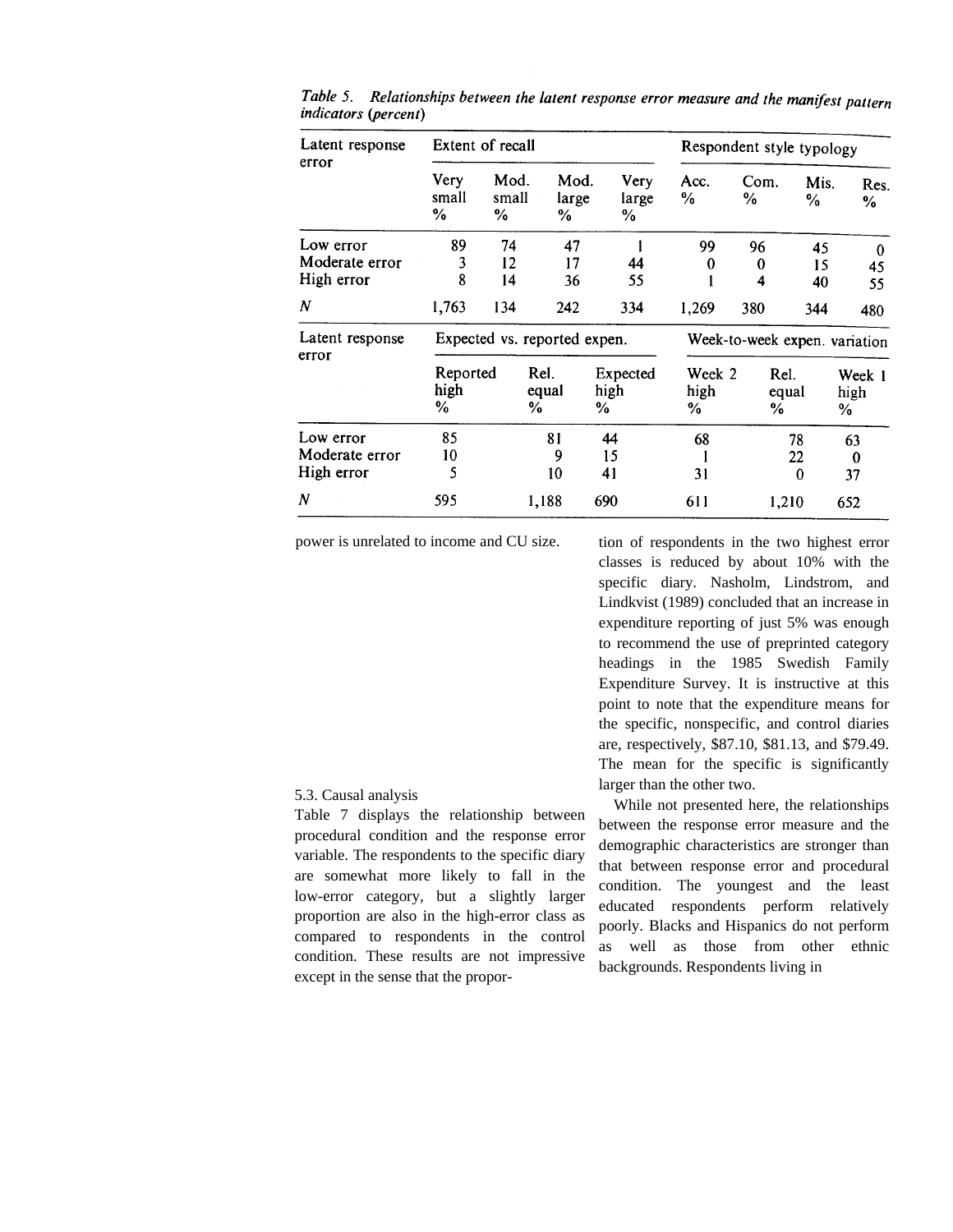central cities and those who rent (two characteristics which coincide to some extent) have relatively high levels of response error, and the husband/wife families perform better than other types of CUs.

The findings concerning the interactions between CU characteristics and procedural condition are of the greatest interest, and the one involving age, presented in Table 8, is the most striking. While the youngest respondents do best with the control diary, the oldest perform at their worst by far

on the control. Those 25 to 44, like the youngest cohort, do best with the control, but they do the poorest with the nonspecific. Respondents in the 45-64 age group have the least response error when using the specific diary. These findings do not account for the small differences between the treatment conditions in the amount of response error. If the control diary had more elderly respondents, like the specific diary, it would have made little difference. They performed very poorly on the control diary.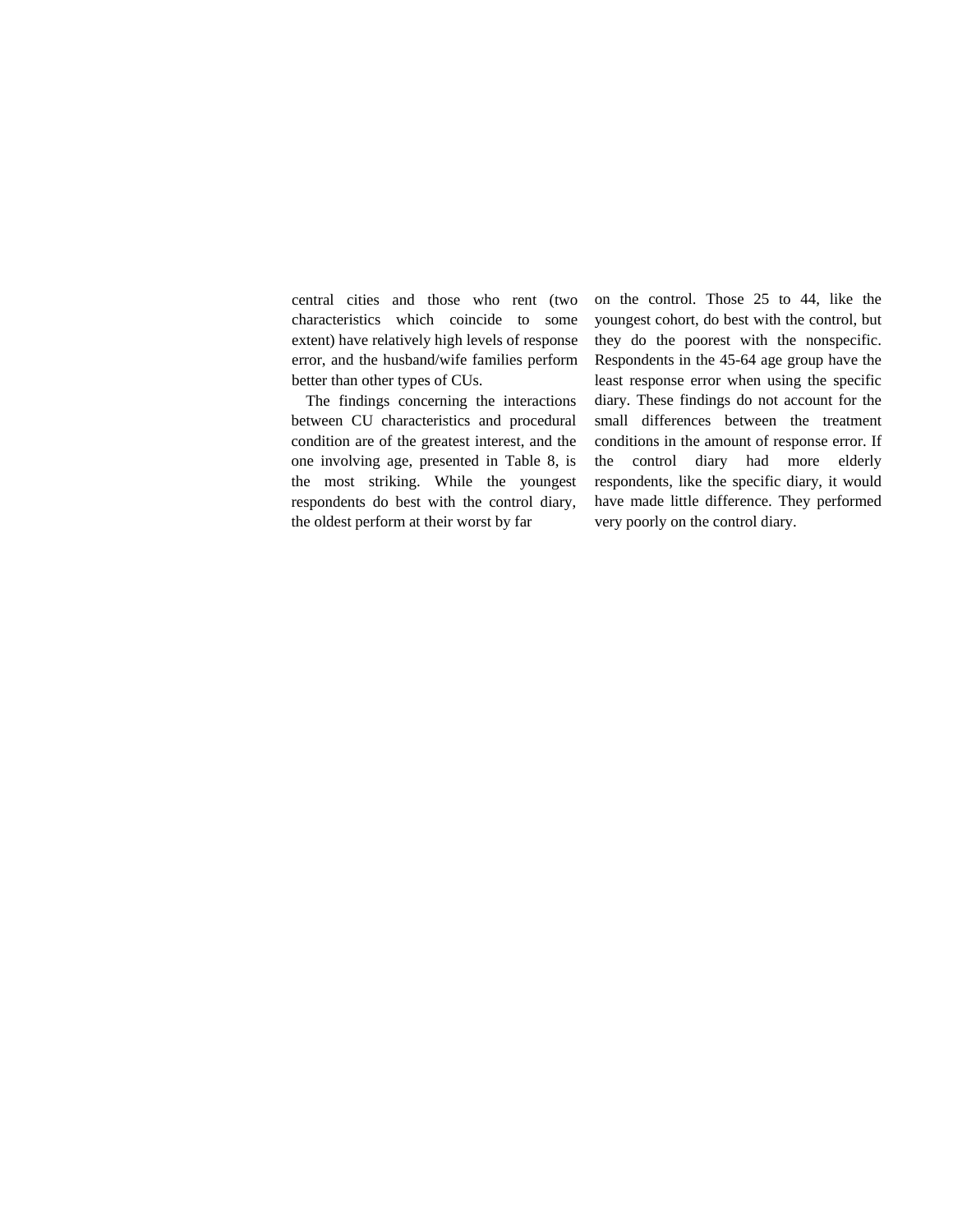#### **6. The Item Nonresponse Measure**

## *6.1. Overview of item nonresponse in the Diary Operational Test*

Because only CUs responding both weeks are being analyzed, item nonresponse is the real concern. Item nonresponse affects not only univariate estimates but also the accurate analysis of bivariate and multivariate relationships (Ferber 1966). For example, the failure of a number of respondents to provide complete income reports results in a loss of over 21 % of the sample when relationships involving income are studied. Other sensitive items which may go unanswered include some individual or household characteristics, screening questions in the recall or check-item section, and many in the assessment section. Also, given the complexity of the survey, it is not surprising that items are missed or that out-of-range codes are recorded or keyed; and these, too, will affect relationships when they do not occur at random.

## *6.2. Sections of the survey*

Rather than consider each item in the survey separately for determining the amount of item nonresponse, the items were divided into groups by survey section. These sections are (1) household demographics used for weighting (race, household size and homeownership), (2) demographics of the CUs reference person, (3) a set of CU characteristics which includes housing information, vehicle ownership, a description of the frequency and content of grocery store purchases, and additional demographics, (4) income and work experience information used to compute the total income for the CU, (5) expenditure information from the two diaries (i.e., whether or not there were expenditures in each diary), (6) the screening questions in the recall or

check-item section, (7) the assessment section plus the items measuring extent of recall in the two diaries, and (8) a record of house guests and CU members away during the two diary weeks.

The amount of item nonresponse in each section is defined, with one exception, by the proportion of valid responses. Other than for income, questions which are for individuals and, thus, depend on family size have been excluded. Therefore, only questions relating to the CU as a whole or the reference person are used. The measure of item nonresponse in the income section is based on an estimate of the amount of useful data present and then translated into a proportion. In sections where proportions for each week are calculated, the indicator value is the average of the two proportions.

#### *6.3. Rating the importance of the sections*

To fully assess the effect of the pattern of item nonresponse, the importance of each section in the creation of both univariate and multivariate estimates must be taken into account. Otherwise, only a count of missing items is produced without a sense of the magnitude of the effect. In fact, if measures of response error had been created for sections other than the diary (and they should be in the future), these measures also should be weighted. This is no different than evaluating the precision of a particular survey design by focusing on a few substantively important items except, in this case, an overall measure is developed as opposed to considering each section or item separately.

Ratings of the importance assigned to each section are given in Table 9. The higher the value is, the greater the importance. Arguments can be made for different orderings or, at least, different scale values for some sections; and others were considered. On the other hand, the diary information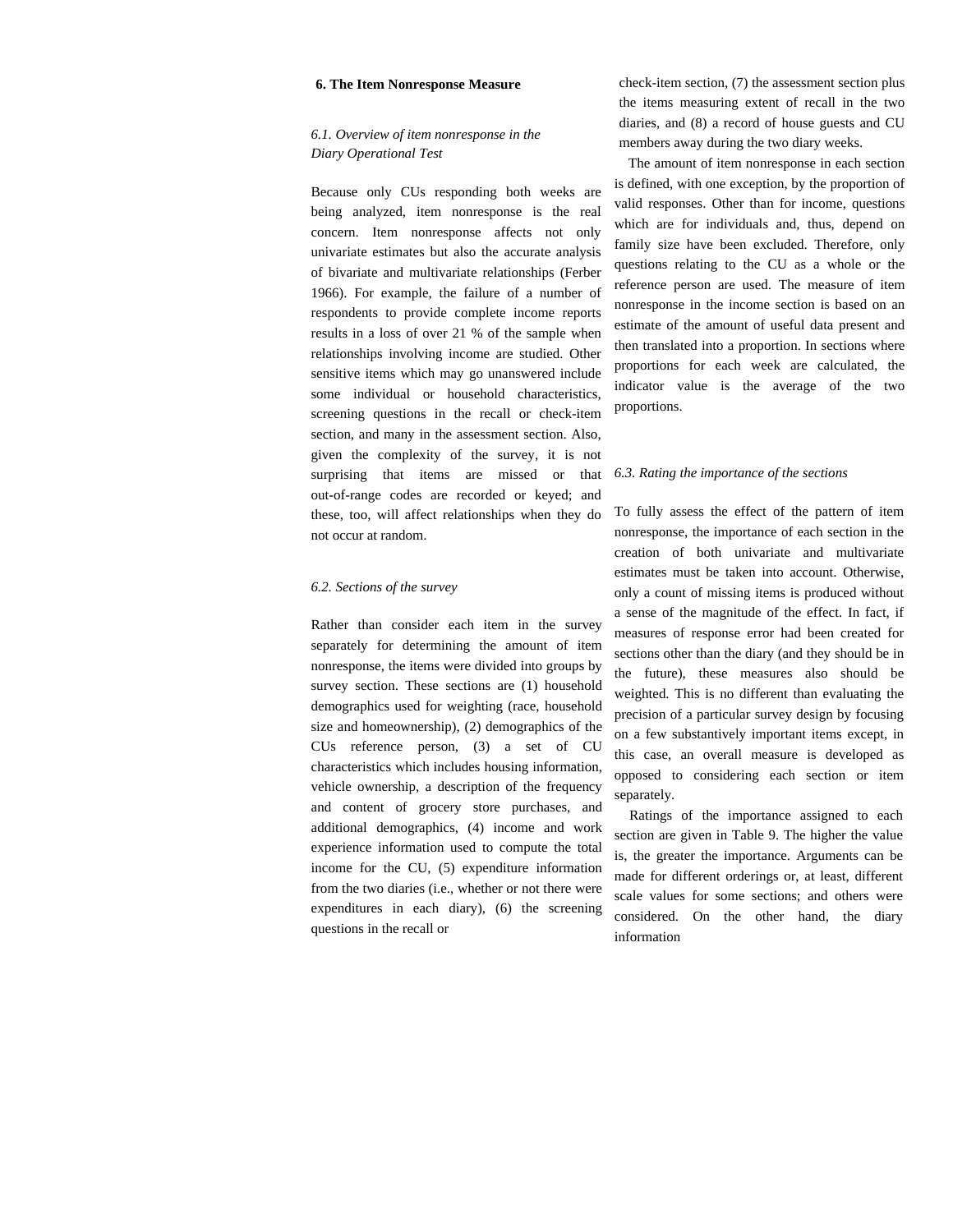clearly is the most important and should have a large influence on the overall score. All of the respondents recorded expenditures in both diaries, but this would not be true if unit nonrespondents and those completing only one diary had been included. In that case, the high rating or weight for the presence or absence of expenditure information would result in a sharp distinction being made between respondents who kept both, one, or no diaries. Even in the present situation, the high rating is needed to provide an accurate picture of the overall pattern of item nonresponse. Neither the recall nor the check-item section was designed to be the primary data collection vehicle. They are expected only to supplement the diary. Total recall interviews are conducted using the diary itself. Thus, while important, they are given a rating of just about half that of the diary.

Demographic information is differentiated on the basis of its importance to the development of correct estimates. The household characteristics (often formed from CU characteristics) are needed for weighting and are used later in analysis. The

income information received the same rating as the weighting variables because of its central role in economic research. Some of the information about the consumer unit is captured in the demographics just discussed. In multi-CU households, however, CU size and information about home ownership may be different than that recorded for the household. Additionally, vehicle ownership and information about usual grocery expenditures are important, especially for evaluating the quality of the expenditure data. The assessment section is not used in economic analyses, but it does provide information for evaluating the quality of the data used in them as well as for making methodological improvements. The record of house guests and CU members away can shed further light on the information contained in the individual expenditure reports.

# 6.4. Construction of the item nonresponse measure

As the first step in the construction of the item nonresponse measure, the proportion of valid responses in each section was weighted by the section's rating. The sum of these weighted proportions was divided by the sum of the weights (48) to give an overall weighted proportion for each respondent. This latter measure was converted to an ordinal measure of level of item nonresponse. Given that only those respondents who reported expenditures in both diaries are used, it is not surprising that over a third are in the no missing data category. Almost half of the respondents have a weighted proportion that is between 0.9 and 1.0 and are considered to have "low" item nonresponse. Only a handful of respondents have a weighted proportion below 0.7; therefore, cases with a proportion less than 0.9 are classified as having a "moderate" amount of item nonresponse.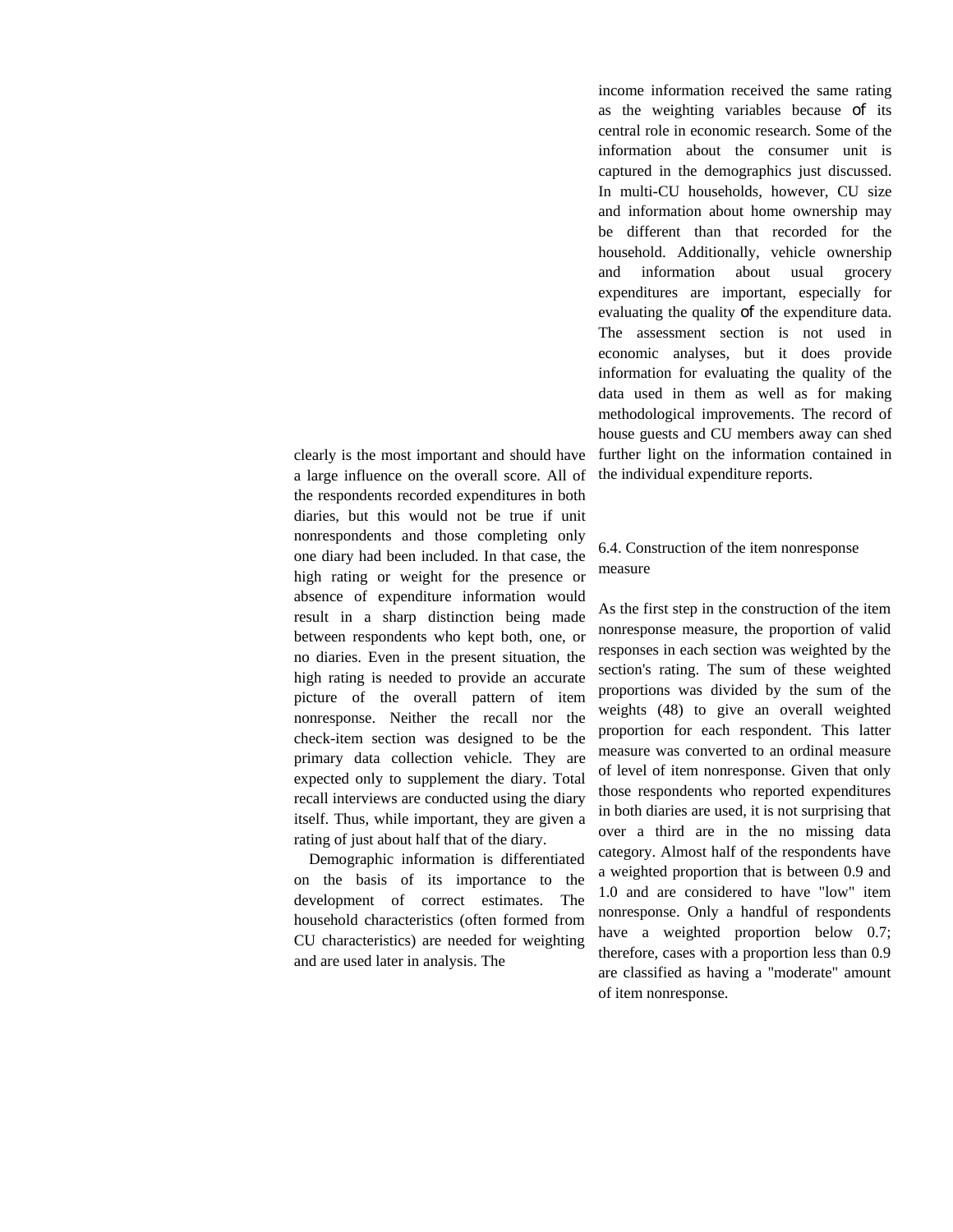## *6.5. Causal analysis*

Table 10 presents the distributions of level of item nonresponse for the three procedural conditions. Unlike the response error measure, differences clearly exist. Compared to the specific and nonspecific conditions, the control condition has approximately 10% fewer respondents falling in the class with no missing data. This results almost exclusively from the use of the check-item section instead of the recall section. A third of the control diary respondents have missing data in the screening items of the check-item section while less than 10% of the respondents in the other two conditions have missing data in the recall section's screening questions. The specific respondents are a little more likely to have a moderate amount of missing data compared to those in the nonspecific condition because there are somewhat more incomplete income reporters in the specific.

Strong relationships exist between the CU characteristics and the level of item nonresponse. As with the latent variable, the youngest respondents have the poorest performance. Respondents with the highest level of education have less item nonresponse than the other educational groupings. Most of the other relationships also mirror the ones reported earlier for response error.

Again, there are important interactions

between procedural condition and age which are displayed in Table 11. As one would expect, all age groups have more item nonresponse in the control condition; but there are some differences. For respondents under 25 or between 45 and 64, item nonresponse progressively increases as one moves from the specific to the nonspecific and then to the control. This is not the case for the other two age groups. Item nonresponse is still greatest in the control condition; but, it is, if anything, worse in the specific than in the nonspecific. Those 25 to 44 have less item nonresponse problems in the control compared to the other groups.

## **7. The Measure of Data Quality**

#### *7.1. Constructing the measure*

The information about response error and item nonresponse is combined into a single indicator which represents a first attempt at a micro-level measure of overall survey quality. First of all, as response error increases, so does item nonresponse. It should be pointed out here that poor response in the recall or check-item sections not only can affect the level of item nonresponse but also response error since the failure to be asked or to answer the screening questions in these sections could result in no additional expenditures being reported. On the other hand, poor response to the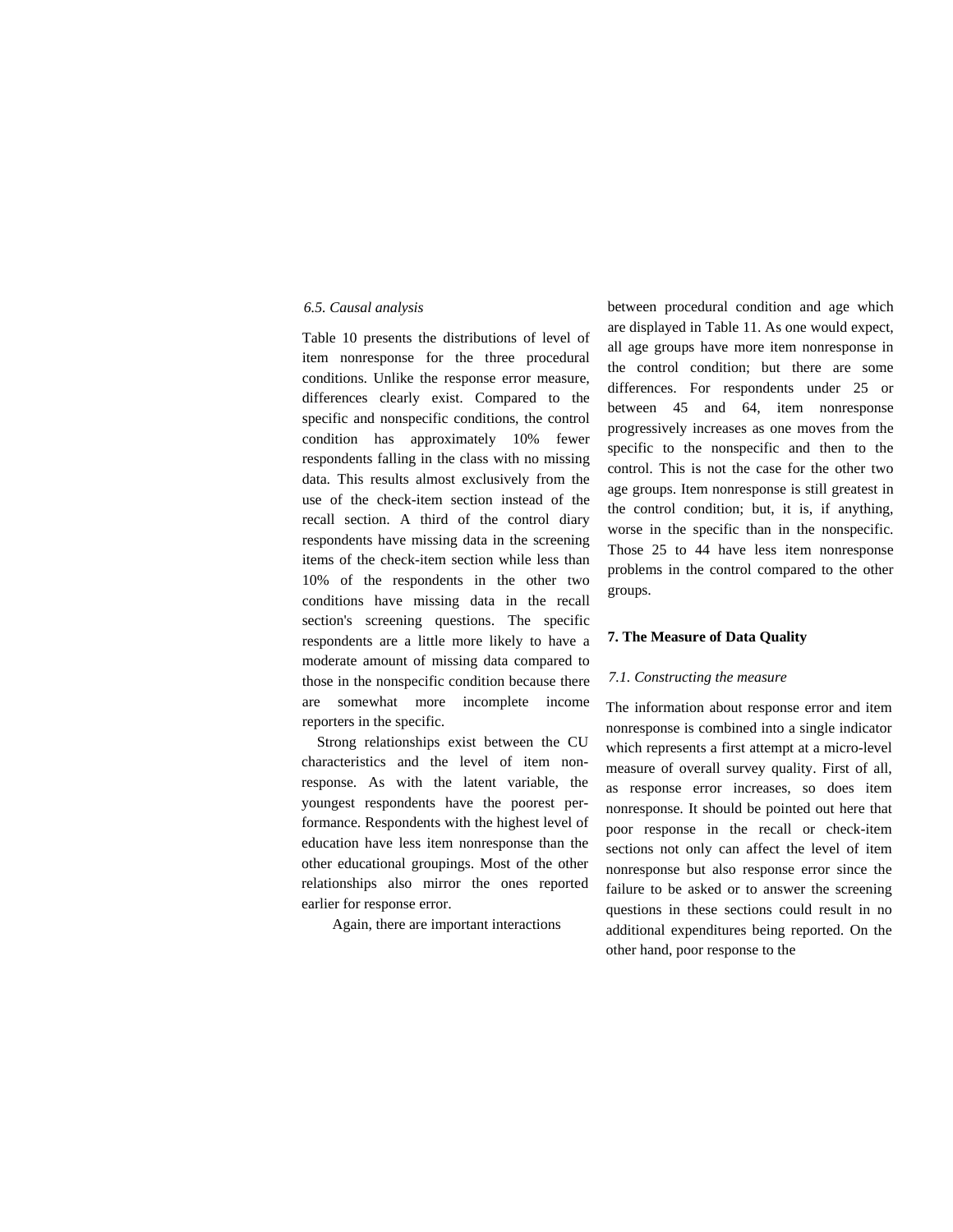screening questions probably is indicative of poor response elsewhere as measured by variables like the respondent typology.

Based on the cross-classification of the two measures, respondents were assigned to one of four quality categories as defined in Table 12. Only those respondents with low response error and no missing data are classified as "very good." Otherwise, the classification scheme is fairly generous to the respondent.

## 7.2. Causal analysis

Table 13 presents the relationship between the data quality measure and procedural condition. Respondents in the specific condition again perform the best, but they are followed closely by the nonspecific respondents. Respondents in the control condition have the poorest quality, due in large part to their relatively high level of item nonresponse.

The bivariate associations between data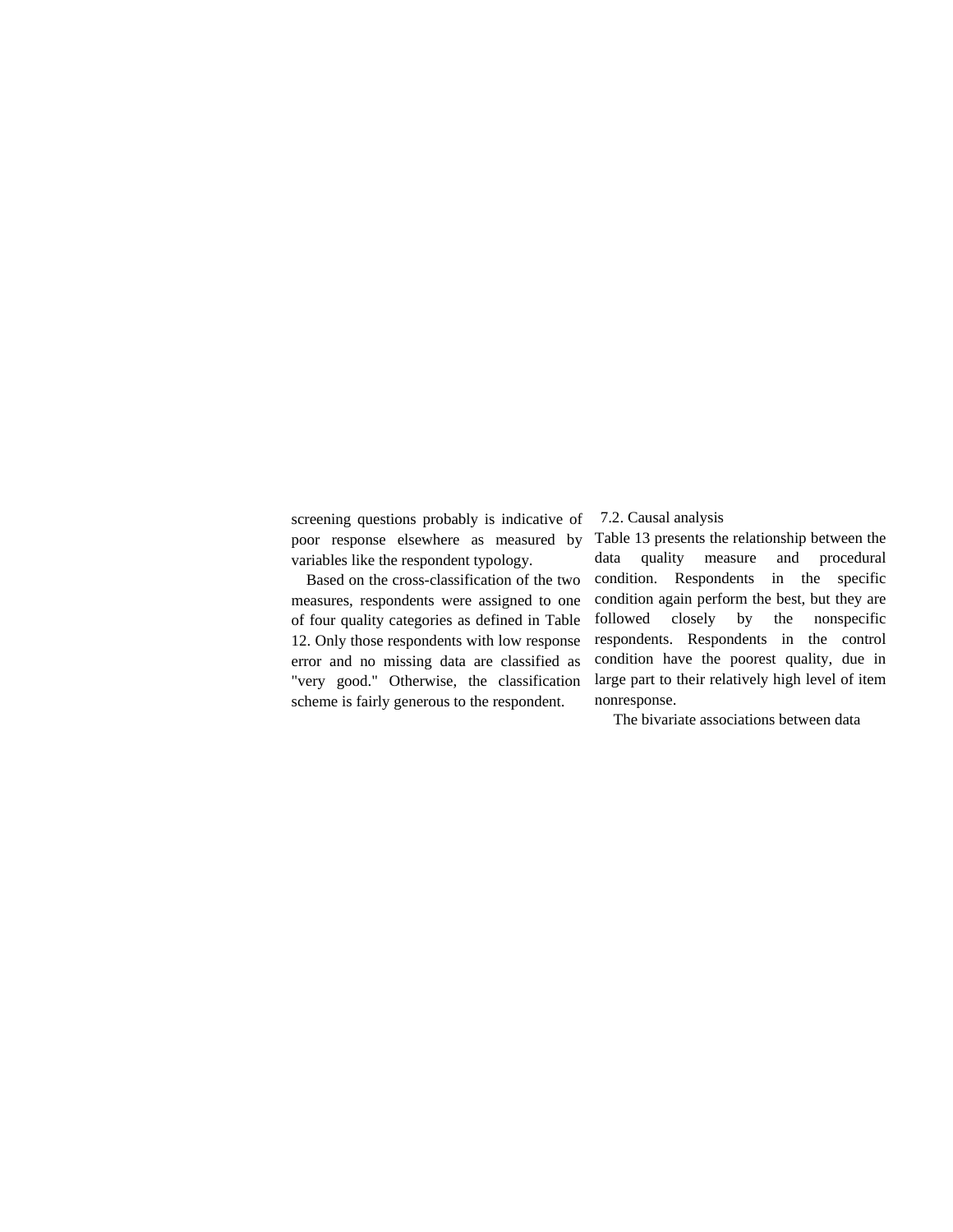quality and the CU characteristics, while often significant, do not add much new information. Significant interactions between procedural condition and several CU characteristics exist, and the interaction involving age is presented in Table 14. Based solely on response error, the youngest respondents perform most poorly in the specific condition; however, the quality measure shows a somewhat more complicated situation. The specific diary appears to be the best condition for those 45 to 64, but few distinctions can be made between

the three diaries in the 25-44 age group. Those 65 and over still clearly do not do well in the control condition.

# **8. Conclusions**

Three measures have been developed for assessing the effects on data quality which result from variations in the survey instrument. I believe that it has been demonstrated that useful data quality measures can be created from information contained within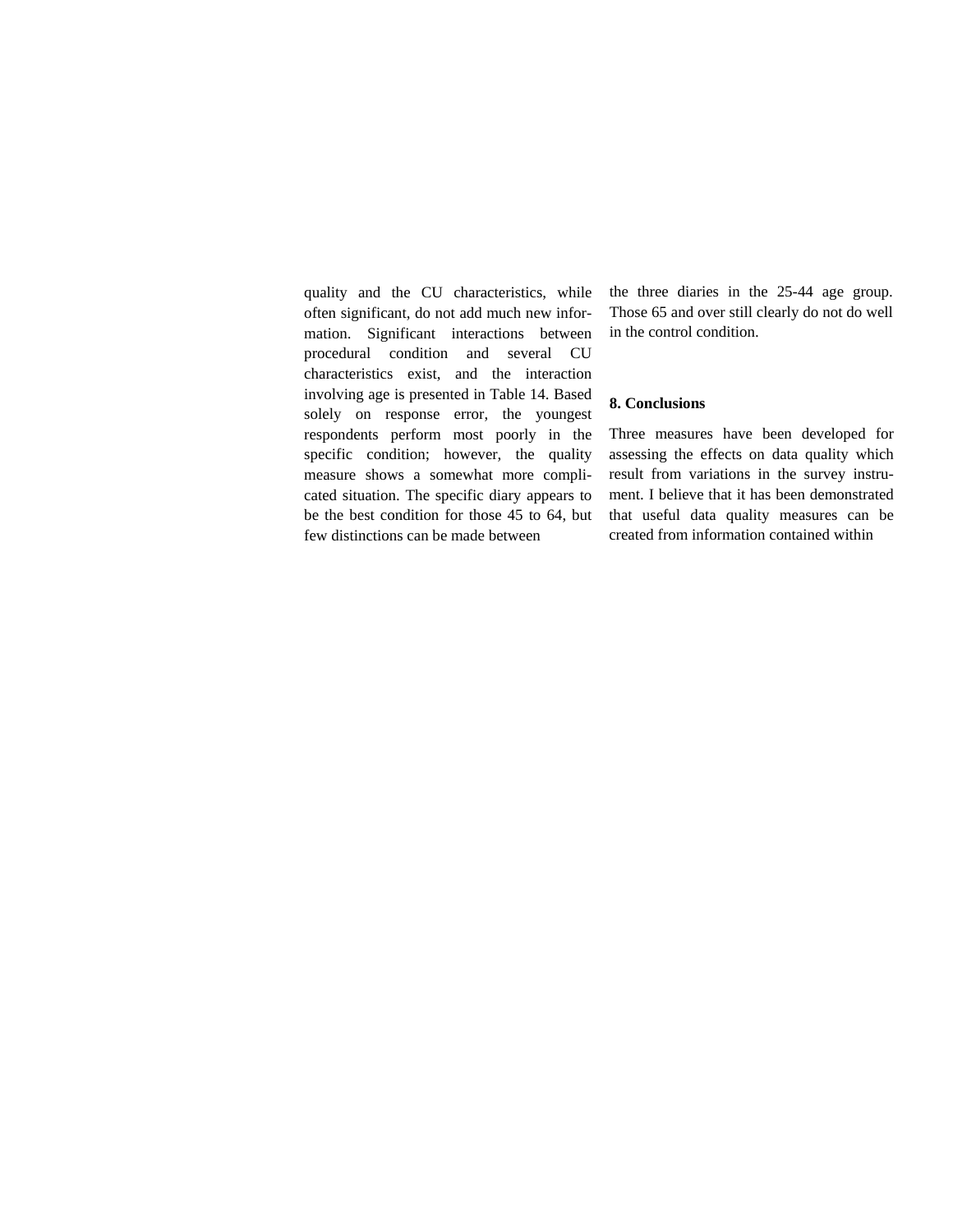a survey. Of course, the measures developed here are incomplete. The measure of response error is imprecise, and the one for item nonresponse needs to be converted to a direct indicator of error. With better microlevel measures of nonsampling errors due to response and item nonresponse (as well as recording and keying), a more sophisticated indicator or set of indicators of the overall error in a respondent's data can be developed. These micro-level measures are needed because it is just too difficult to sort out the factors affecting survey quality using statistical controls at the aggregate level.

As for the substantive results in this case, the main effect of procedural differences on response error was marginal, with the specific respondents performing slightly better than the others. Nonetheless, this difference may be worth considering. A greater main effect (when comparing the control condition to the other two) was observed for the item nonresponse measure, but most of the difference was confined to the section for collecting recalled information. The main effect of procedural condition on the measure of data quality was largely a combination of the effects observed for the other two variables, although the quality indicator does provide a more complete picture of data problems and makes further distinctions between individual respondents.

The important story, however, is the joint effects of CU characteristics and procedural condition illustrated using the age variable. These results show that data quality not only varies according to individual CU characteristics but also that these individual differences can be affected by the type of diary instrument. When the effect of the recall method is factored out, the differences have to do largely with the amount of underreporting engendered by the three diary formats in various subpopulations.

The interactions between procedural con

dition and certain CU characteristics indicate performance might be improved by tailoring the instrument to the respondent. The reactions of the youngest and oldest respondents to the different diary formats provide an example of where this could be advantageous. The young may prefer the control or the nonspecific diary because they find it easier to write down their purchases rather than look for the correct line in the specific. At the other extreme, it appears that the elderly prefer the greater structure present in both the specific and the nonspecific. Psychologists have documented that problem-solving strategies differ between the young and old (Birren and Schaie 1985). Older adults often use more "primitive" strategies, and the greater structure in the two experimental diaries could make these strategies more effective. Younger respondents may be better able to develop their own structures.

## **9. References**

- Birren, J.E. and Schaie, K.W. (eds.) (1985). The Handbook of the Psychology of Aging. New York: Van Nostrand Reinhold.
- Clogg, C.C. (1977). Unrestricted and Restricted Maximum Likelihood Latent Structure Analysis -A Manual for Users. Working Paper No. 1977-09, Population Issues Research Office, Pennsylvania State University.
- Corby, C. and Miskura, S. (1985). Evaluating Data Quality in the Economic and Decennial Censuses. Proceedings of the First Annual Research Conference, U.S. Bureau of the Census, 159-175.
- Fay, R.E. (1983). CPLX Contingency Table Analysis for Complex Sample Designs, Program Documentation. Technical Report, U.S. Bureau of the Census. Ferber, R. (1966). Item Nonresponse in a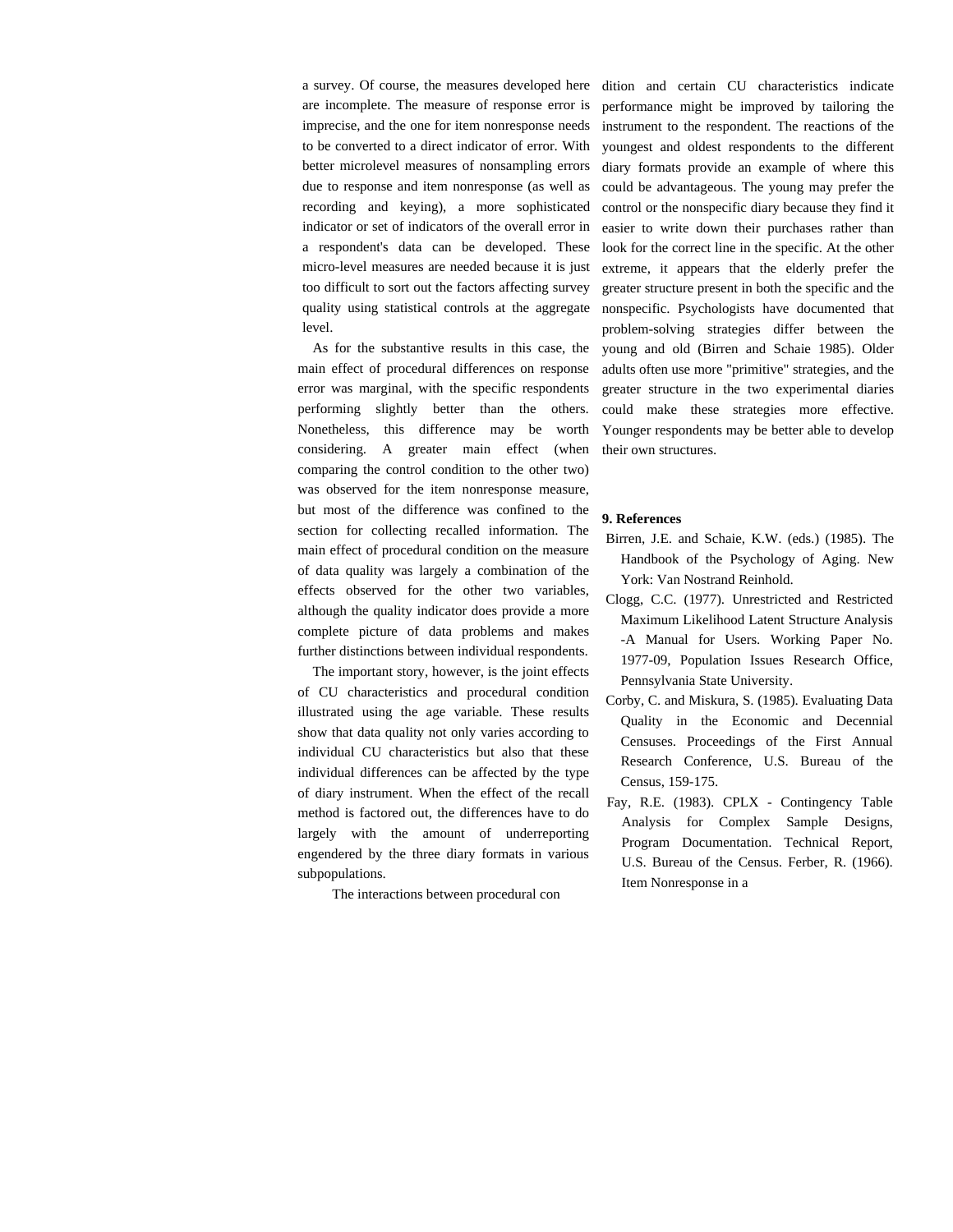Consumer Survey. Public Opinion Quarterly, 30, 399-415.

- Flueck, J.A., Waksberg, J., and Kaitz, H.B. (1971). An Overview of Consumer Expenditure Survey Methodology. Proceedings of the Business and Economic Statistics Section, American Statistical Association, 238-246.
- Goodman, L.A. (1974). The Analysis of Systems of Qualitative Variables When Some of the Variables are Unobservable: Part I - A Modified Latent Structure Approach. American Journal of Sociology, 79, 1179-1259.
- Grootaert, C. (1986). The Use of Multiple Diaries in a Household Expenditure Survey in Hong Kong. Journal of the American Statistical Association, 81, 938-944.
- Groves, R.M. and Magilavy, L. (1984). An Experimental Measurement of Total Survey Error. Proceedings of the Section on Survey Research Methods, American Statistical Association, 698-703.
- Jacobs, C.A. (1983). 1983 CES-Analysis of Reporting Completeness. U.S. Bureau of Labor Statistics Memorandum to John L. Marcoot.
- Kemsley, W.F.F. and Nicholson, J.L. (1960). Some Experiments in Methods of Conducting Family Expenditure Surveys. Journal of the Royal Statistical Society, Ser. A, 123, Part 3, 307-328.
- Lazarsfeld, P.F. and Henry, N.W. (1968). Latent Structure Analysis. Boston: Houghton-Mifflin.
- Madow, W.G. (1973). Net Differences in Interview Data on Chronic Conditions and Information Derived from Medical Records. Series 2, No. 57, Vital and Health Statistics.
- Neter, J. (1970). Measurement Errors in Reports of Consumer Expenditures. Journal of Marketing Research, 7, 11-25. Nasholm, H., Lindstrom, H., and Lind

kvist, H. (1989). Response Burden and Data Quality in the Swedish Family Expenditure Survey. Proceedings of the Fifth Annual Research Conference, U.S. Bureau of the Census, 501-514.

- Pearl, R.B. (1979). Reevaluation of the 1972-73 U.S. Consumer Expenditure Survey. Technical Paper No. 46, U.S. Bureau of the Census.
- Pearl, R.B. and Levine, D.B. (1971). A New Methodology for a Consumer Expenditure Survey. Proceedings of the Business and Economic Statistics Section, American Statistical Association, 254-259.
- Roghmann, K.J. and Haggerty, R.J. (1972). The Diary as a Research Instrument in the Study of Health and Illness Behavior: Experience with a Random Sample of Young Families. Medical Care, 10, 143-163.
- Silberstein, A.R. and Scott, S. (1991). Expenditure Diary Surveys and Their Associated Errors. In Measurement Errors in Surveys, ed. P.P. Biemer, R.M. Groves, L.E. Lyberg, N.A. Mathiowetz, and S. Sudman, New York: John Wiley, 303-326.
- Stanton, J.L. and Tucci, L.A. (1982). The Measurement of Consumption: A Comparison of Surveys and Diaries. Journal of Marketing Research, 19, 274-277.
- Sudman, S. and Bradburn, N.M. (1974). Response Effects in Surveys. Chicago: Aldine Publishing Company.
- Sudman, S. and Ferber, R. (1971). Experiments in Obtaining Consumer Expenditures by Diary Methods. Journal of the American Statistical Association, 66, 725-735.
- Thompson, W.L., Carlson, L.T., Woteki, T.H., and Vagts, K.A. (1980). Improving the Quality of Data from Monthly Gasoline Purchase Diaries. Proceedings of the Section on Survey Research Methods, American Statistical Association, 652-654.